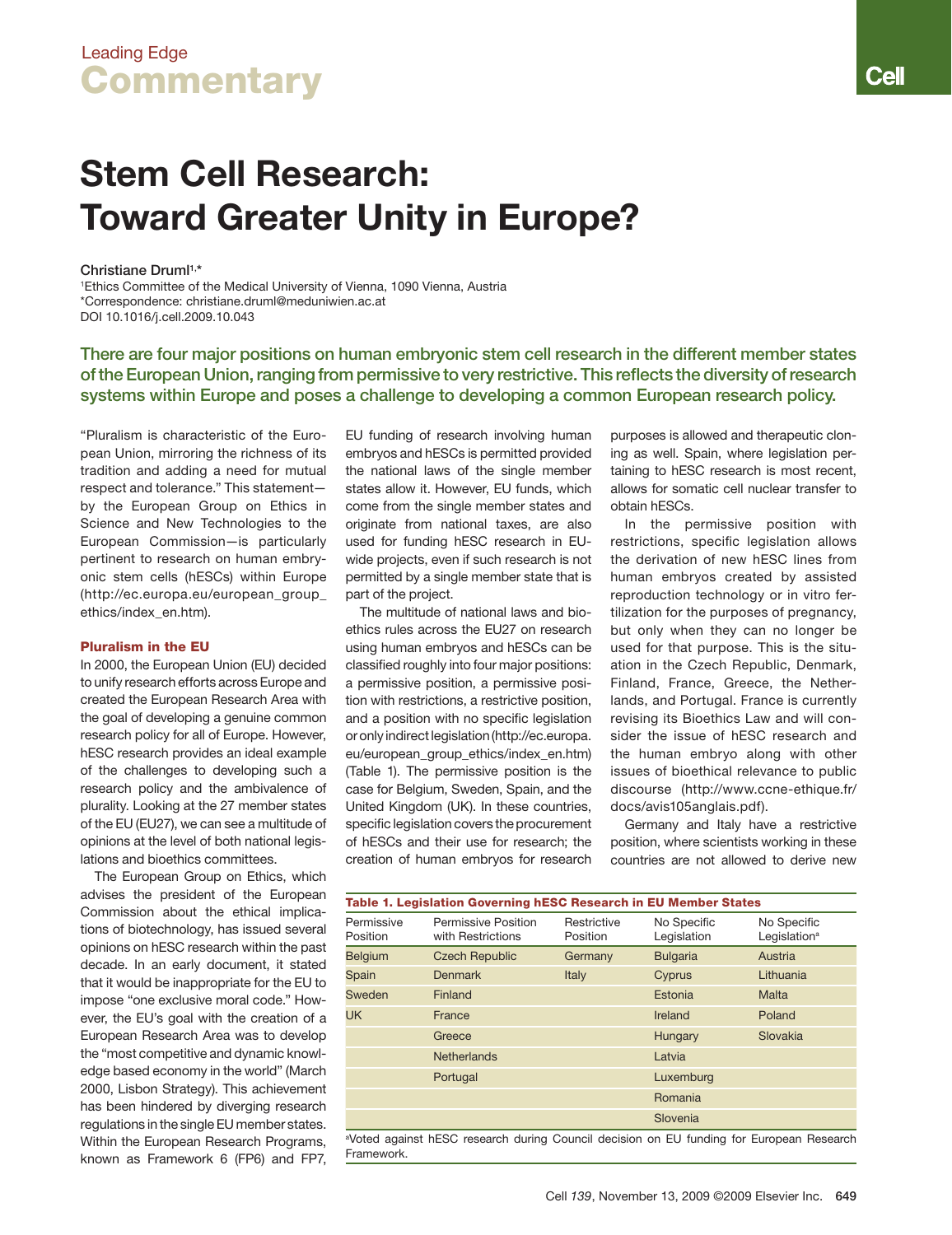hESC lines but can import them from other countries. A particularly interesting system exists in Germany, where research is only permitted using imported hESC lines created before May 1, 2007 ("Stichtag") (the original date was January 1, 2002, but this was changed as the older hESC lines were of poor quality). In Italy, the legislation covers assisted reproductive technology and the production of new hESCs, but research involving the destruction of the human embryo is not allowed, and there is no legal provision regarding the use of imported hESCs or existing hESCs. This has lead to the recent action by three leading Italian scientists, who have appealed against the Italian government's decision to arbitrarily exclude hESCs from a recent call for grant proposals. They perceive the exclusion of their research as an open violation of their fundamental and constitutional right to freedom of research.

The remaining countries with no specific legislation are Bulgaria, Cyprus, Estonia, Ireland, Luxemburg, Latvia, and Romania. Hungary and Slovenia are countries with only indirect legislation covering human embryo research. An especially curious situation can be seen in those countries (Austria, Lithuania, Malta, Poland, and Slovakia) that do not have specific regulations but nonetheless voted against hESC research during the Council decision for the European Research Framework. (The European Research Programs have to be adopted by the European Commission and subsequently must be approved by a joint decision of the European Parliament and Council.)

Stem cell research is a typical example of a bioethical value conflict, the main focus of conflict being the diverging opinions about the moral status of the human embryo. The different legal systems show astonishing solutions exemplified by Italian or German laws, which allow the intentional importing of hESC lines for research from abroad but do not permit scientists to develop them in the country itself.

# Diversity in Many Layers

One of the problems with comparing the different systems of hESC research in Europe is that there is not just "one" research law in the respective countries that either permits or prohibits hESC research, but rather there is a multitude of different laws. There are sometimes not even laws specifically directed at stem cell research per se, but rather the laws cover in vitro fertilization and other issues and so have to be interpreted in order to judge if stem cell research is allowed or not. In Austria, for instance, there is currently no explicit regulation covering hESCs. There is a law for in vitro fertilization (the Austrian Reproductive Medicines Act), which regulates medically assisted reproduction. Although deriving hESCs from fertilized eggs is prohibited, research using pluripotent embryonic stem cells is not, as long as these cells are imported from abroad. Another challenging issue to be overcome when aiming to harmonize hESC research across Europe is the definition of an embryo, which varies widely depending on the European country. In the Austrian Reproductive Medicines Act, the word "embryo" is not even mentioned, only the term "viable cells." In many European countries, the legal term "embryo" is not identical to the medical term.

Comparing and assessing hESC research across Europe is further complicated by ethical issues. There is a "multilayered" system with a legal framework specifically covering stem cell research, indirect legislation, no legislation, and at the next level the opinions of national bioethics committees. Bioethics committees (which advise the government or parliament) are constituted in different ways in the different EU member states. Some of them have members that are appointed ad personam without appropriate professional expertise in ethics, which reflects a pluralistic and multidisciplinary society. These committees may be prone to politicize the bioethics debate and have been the subject of some criticism (Plomer, 2008).

As stated above, there is currently no explicit regulation covering hESC research in Austria; therefore the Austrian National Bioethics Commission started discussion of the issue after its formation in October 2007. In March 2009, the majority of the Commission's members voted in favor of hESC research (http:// www.bundeskanzleramt.at/DocView. axd?CobId=36660). The Commission recommended the creation of a suitable legal framework to provide clear legal safeguards including the procurement of hESCs from fertilized eggs or surplus embryos, which are no longer

needed for medically assisted reproduction, provided the voluntary consent of those persons from whom the gametes were harvested is obtained. Additionally, methods for producing viable embryonic cells other than by fertilization—for example, somatic cell nuclear transfer or the formation of cybrids (by transferring the nucleus of an adult human cell into an enucleated animal cell egg)—should also be permissible provided that implantation into a woman's body is prohibited. All female members of the Commission supported this vote. Whether this opinion of the national Austrian Bioethics Commission will find its way into national legislation remains to be demonstrated.

#### From Bench to Bedside

The supporting argument most often used by opponents of hESC research is that stem cell research should not be pursued as it has not yet been shown to have clinical value. But opponents do not want to take into account that this field of research is still relatively new, dating from 1998 when James Thomson first derived and cultured hESCs. Even the field of pharmaceutical research registers an average period of 24 years between the first description in a journal and the publication of the first article showing clinical application (Contopoulos-Ioannidis et al., 2008).

Earlier this year, the US Food and Drug Administration (FDA) granted permission to Geron Corporation (http://www.geron. com), a California biotechnology company, to conduct clinical trials with their product GRNOPC1 (a biopharmaceutical developed from hESCs) in patients with new spinal cord injuries. In August 2009, however, the FDA put the trial on hold before it was initiated due to reports of microscopic cysts forming in the regenerating injury site in animal studies and requested further information. Introducing products derived from hESCs into clinical trials could change the discussion of the legitimacy of hESC research.

Even traditionally Catholic countries like Ireland are taking into account the therapeutic promise of stem cell research. The Irish Council for Bioethics has discussed the moral dilemma for Irish citizens if hESC research is banned in Ireland but stem cell therapies become available abroad. They posed the question of whether it is morally consistent for a government to pro-